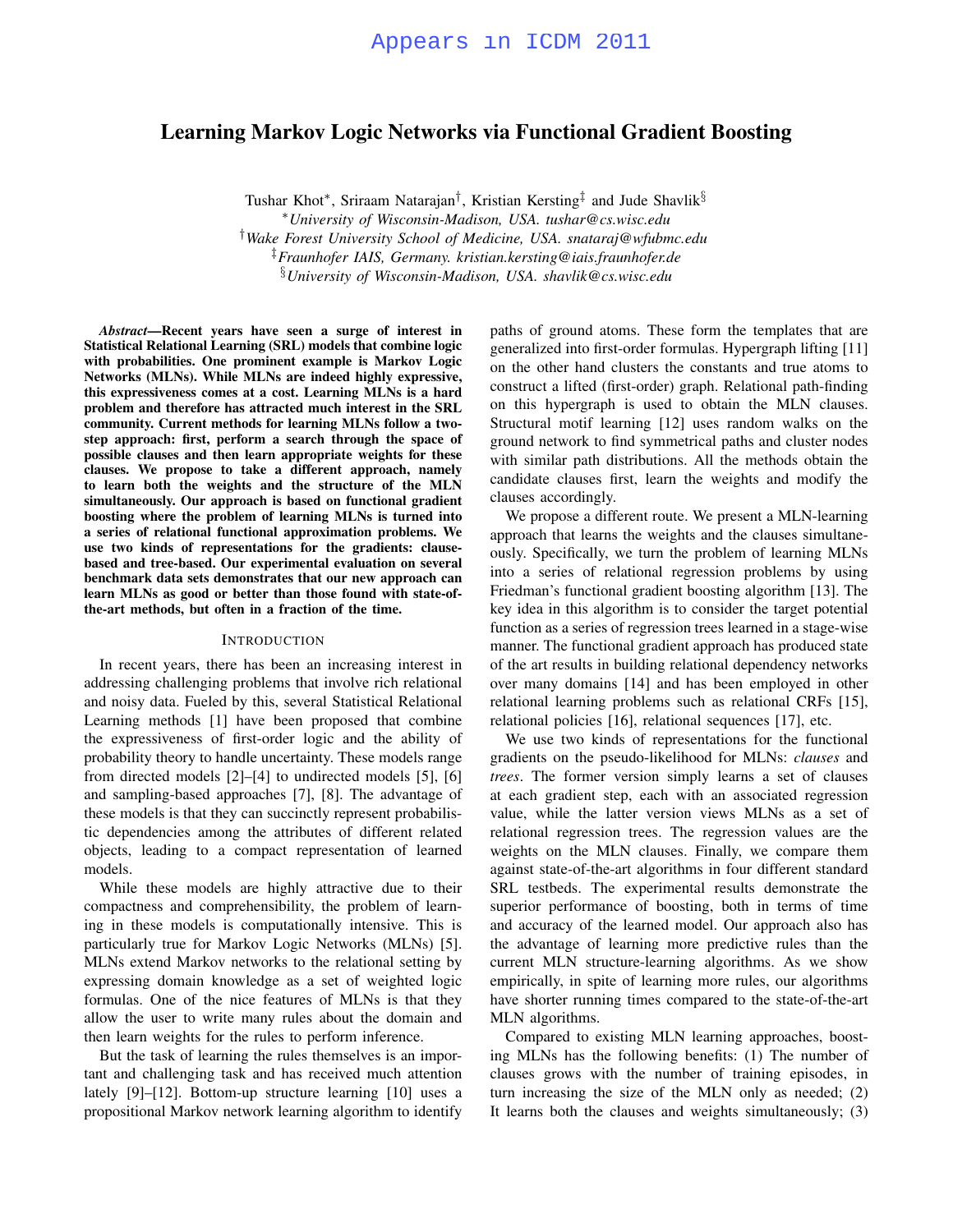Because most off-the-shelf relational regression tree/clause learners can be used for this purpose, it is a flexible learning algorithm for MLNs. In fact, (4) viewing MLNs as a set of regression functions itself is a significant contribution. This view allows one to treat learning MLNs as boosting a set of conditional distributions. Intuitively, we view an MLN as a set of Horn clauses per query predicate. In turn, this suggests one can generalize efficient boosting approaches recently developed for rapid learning of Relational Dependency Networks (RDNs) [14] to MLNs.

The rest of the paper is organized as follows: we first introduce the necessary background on MLNs and functional gradients. Next, we derive the functional gradient for MLNs and present our two new learning methods. We then present our empirical evaluation in four different testbeds and finally conclude by outlining some areas for future research.

# MARKOV LOGIC NETWORKS

One of the most popular and general SRL representations is *Markov Logic Networks (MLNs)* [5]. An MLN consists of a set of formulas in first-order logic and their real-valued weights,  $\{(w_i, f_i)\}\)$ . Together with a set of constants, we can instantiate an MLN as a Markov network with a node for each ground predicate (atom) and a feature for each ground formula. All groundings of the same formula are assigned the same weight, leading to the following joint probability distribution over all atoms:

$$
P(X = x) = \frac{1}{Z} \exp\left(\sum_{i} w_i n_i(x)\right) \tag{1}
$$

where  $n_i(x)$  is the number of times the *i*th formula is satisfied by possible world  $x$  and  $Z$  is a normalization constant (as in Markov networks). Intuitively, a possible world where formula  $f_i$  is true one more time than a different possible world is  $e^{w_i}$  times as probable, all other things being equal.

# FUNCTIONAL GRADIENT BOOSTING OF MLNS

Functional gradient methods have been used previously to train conditional random fields (CRF) [18] and their relational extension (TILDE-CRF) [15], to learn relational policies [16], to learn to label relational sequences [17], and, as mentioned above, to train RDNs [14].

Assume that the training examples are of the form  $(\mathbf{x}_i, y_i)$ for  $i = 1, ..., N$  and  $y_i \in \{0, 1\}$ . The goal is to fit a model  $P(y|\mathbf{x}) \propto e^{\psi(y,\mathbf{x})}$ . A standard approach for learning such models is based on gradient-descent, where the learning algorithm starts with initial parameters  $\theta_0$  and computes the gradient of the likelihood function. Dietterich et al. [18] used a more general approach to train the potential functions based on Friedman's [13] gradient-tree boosting algorithm where the potential functions are represented by sums of regression trees that are grown stage-wise. More formally, *Functional Gradient Ascent* (FGA) starts with an

initial potential  $\psi_0$  and iteratively adds gradients  $\Delta_i$ . After m steps, the potential is given by  $\psi_m = \psi_0 + \Delta_1 + ... +$  $\Delta_m$ . Here,  $\Delta_m$ , the functional gradient at episode m is

$$
\Delta_m = \eta_m \times E_{x,y} [\partial/\partial \psi_{m-1} \log P(y|x; \psi_{m-1})] \tag{2}
$$

 $\eta_m$  is the learning rate and  $\partial/\partial \psi_{m-1}$  is used to represent the partial derivative with respect to  $\psi_{m-1}$ . Dietterich et al. suggested evaluating the gradient at every position in every example and fitting a regression tree to the derived examples.

FGA is different from the standard gradient ascent methods in one key aspect - it does not assume a linear parameterization for the potential function. The standard assumption is that the potential function  $\psi$  is represented as  $\psi = \sum \beta_i f_i$  where  $\{\beta_1, ..., \beta_n\} = \theta$  are the parameters of  $\psi$ . In FGA, the assumption is more general in that  $\psi$ is a weighted sum of functions (as shown earlier) and the gradient is given by Equation 2. As Dietterich et al. point out, the expectation  $E_{x,y}$ [..] cannot be computed as the joint distribution  $P(x, y)$  is unknown. Since the joint distribution is unknown, FGA methods treat the data as a surrogate for the joint distribution. Hence, instead of computing the functional gradient over the potential function, the functional gradients are computed for each training example, i.e.,

$$
\Delta_m(y_i; \mathbf{x}_i) = \nabla_{\psi} \sum_i \log(P(y_i | \mathbf{x}_i; \psi))|_{\psi_{m-1}} \tag{3}
$$

These are point-wise gradients of the potential  $\psi$  computed in the model from the previous iteration using the potential  $\psi_{m-1}$ . Now this set of local gradients form a set of training examples for the gradient at stage  $m$ . The key step in *functional gradient boosting* (*FGB*) is the fitting of a regression function (typically a regression tree)  $h_m$  on the training examples  $[(\mathbf{x}_i, y_i), \Delta_m(y_i; \mathbf{x}_i)]$  [13]. Dietterich et al. [18] point out that although the fitted function  $h_m$  is not exactly the same as the desired  $\Delta_m$ , it will point in the same direction (assuming that there are enough training examples). So ascent in the direction of  $h_m$  will approximate the true functional gradient.

For the rest of the paper, we denote variables using capitalized letters, values as small letters and sets using bold-faced letters. Also, since there is a one-to-one mapping from  $x_i$  to  $y_i$ , we just use  $x_i$  to indicate an example and its label.  $P(x_i = 1)$  is the probability of example  $x_i$  being true, whereas  $P(x_i)$  is the probability of the example having the same label as provided in the data.

#### *Derivation of the Functional Gradient*

The joint likelihood of MLNs (given in Equation 1) is hard to optimize due to the normalization constant. Hence, we take the standard approach of optimizing the pseudolikelihood (PL) that is given by,

$$
PL(\mathbf{X} = \mathbf{x}) = \prod_{x_i \in \mathbf{x}} P(x_i | \mathbf{MB}(x_i))
$$
(4)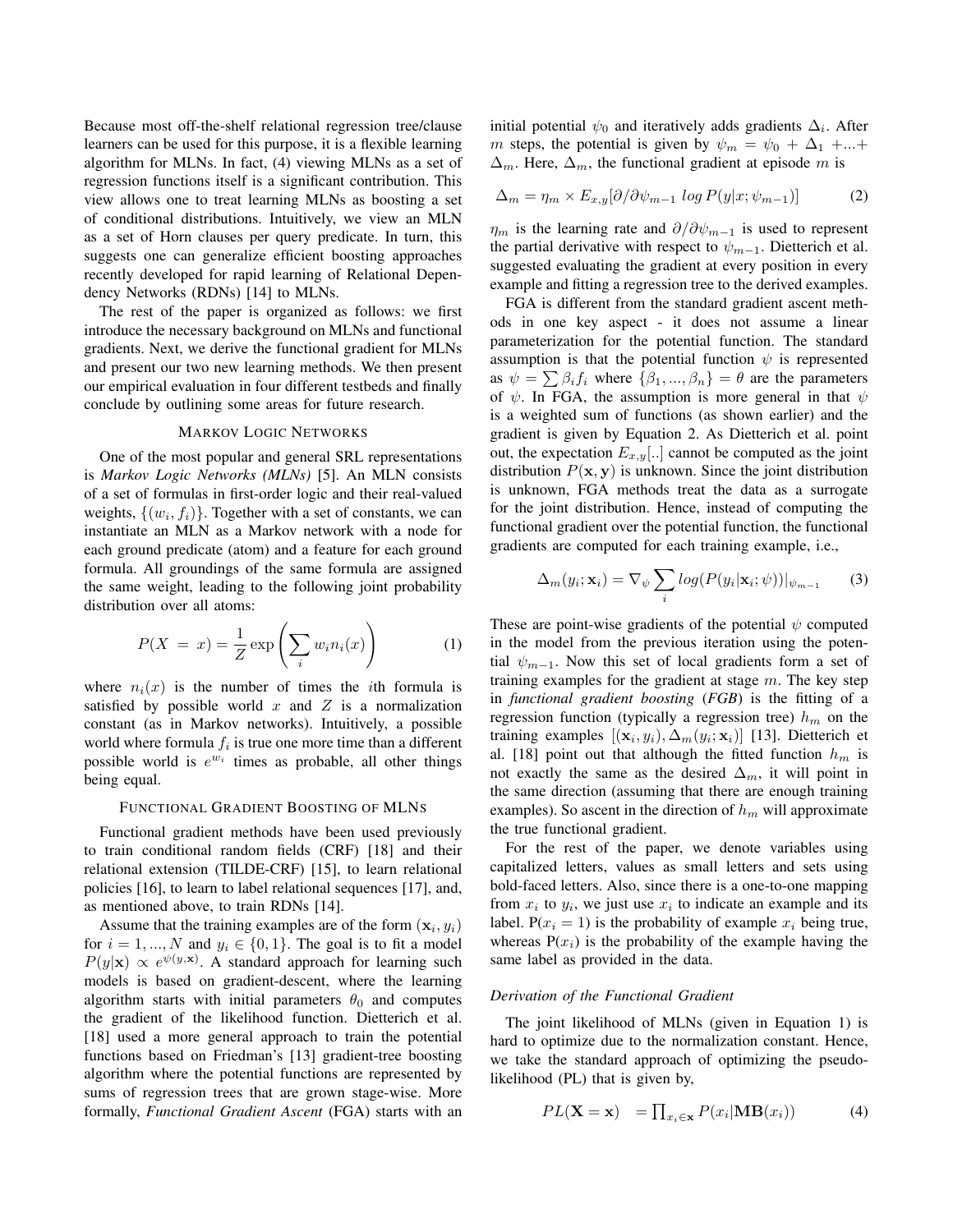where  $MB(x_i)$  is the Markov blanket.

$$
P(x_i = 1 | \mathbf{MB}(x_i)) = \frac{\exp(\sum_j w_j n_j (x_i = 1; MB(x_i)))}{\sum_{x'} \exp(\sum_j w_j n_j (x_i = x'; MB(x_i)))}
$$

$$
= \frac{\exp(\sum_j w_j n t_j (x_i; MB(x_i)))}{\exp(\sum_j w_j n t_j (x_i; MB(x_i))) + 1}
$$
(5)

where 
$$
nt_j(x_i; \mathbf{MB}(x_i)) = n_j(x_i = 1; \mathbf{MB}(x_i))
$$
  

$$
-n_j(x_i = 0; \mathbf{MB}(x_i))
$$
(6)

 $n_i(\mathbf{x})$  is the number of groundings of clause  $C_i$  given x.  $nt_j(x_i; \textbf{MB}(x_i))$  corresponds to the non-trivial groundings of an example (explained below),  $x_i$  given its Markov blanket [19]. Hence we can define the potential functions

$$
\psi(x_i; \mathbf{MB}(x_i)) = \sum_j w_j n t_j(x_i; \mathbf{MB}(x_i)) \tag{7}
$$

 $\psi(x_i; \textbf{MB}(x_i))$  is the potential function of  $x_i$  given all other  $x_j \neq x_i$  and  $(x_j \in \mathbf{x})$ . Hence Equation 5 becomes,

$$
P(x_i = 1 | \mathbf{MB}(x_i)) = \frac{\exp(\psi(x_i; \mathbf{MB}(x_i)))}{\exp(\psi(x_i; \mathbf{MB}(x_i))) + 1}
$$

As mentioned earlier, we optimize the pseudo-loglikelihood,

$$
PLL(\mathbf{X} = \mathbf{x}) = \sum_{x_i \in \mathbf{x}} \log P(x_i | \mathbf{MB}(x_i)) \qquad (8)
$$

Taking the derivative of PLL w.r.t. the function  $\psi$ , we get

$$
\frac{\partial PLL(\mathbf{X}=\mathbf{x})}{\partial \psi(x_i=1;MB(\mathbf{x}_i))} = \frac{\partial \log P(x_i;MB(\mathbf{x}_i))}{\partial \psi(x_i=1;MB(\mathbf{x}_i))}
$$
  
=  $I(x_i = 1;MB(\mathbf{x}_i)) - P(x_i = 1;MB(\mathbf{x}_i)) \square$  (9)

Note that the gradient at each example is now simply the adjustment required for the probabilities to match the observed value  $(x_i)$  for that example. This gradient serves as the weight for the current regression example at the next training episode.

The expression in Equation 9 is very similar to the one in Dietterich et al. [18]. The key feature of the above expression is that the functional gradient for each example is dependent on the observed value. If the example is positive, the gradient  $(I - P)$  is positive indicating that the model should increase the probability of the ground predicate being true. On the contrary if the example is negative, the gradient is negative, implying that it will push the probability towards 0.

Our algorithm is restricted to learn only non-recursive Horn clauses, but extended to allow negation-by-failure. Despite this restriction, we are able to perform better than other structure-learning algorithms as shown in our experiments. For notational ease, we will represent a Horn clause, say,

$$
p_1(\mathbf{X}_1) \wedge \ldots \wedge p_c(\mathbf{X}_c) \rightarrow target(\mathbf{X}')
$$
  
as  $\wedge_k p_k(\mathbf{X}_k) \rightarrow target(\mathbf{X}')$ 

where  $\mathbf{X}_k$  are the arguments for  $p_k$  and  $\mathbf{X}' \subseteq \bigcup_k \mathbf{X}_k$ .

Recall the definition of  $nt_j(x_i)$  given in Equation 6. When  $x_i$  only appears in the head of the clause  $C_j$ ,  $nt_j(x_i)$  corresponds to the number of non-trivial groundings for  $x_i$  that satisfy the Horn clause  $C_j$ . Groundings of  $C_j$  that remain true irrespective of the truth value of  $x_i$  are defined as the *trivial* groundings for  $x_i$  that satisfy  $C_j$ , while others are called as the *non-trivial* groundings. So the non-trivial groundings for satisfying a clause  $\wedge_k p_k(\mathbf{X}_k) \to target(\mathbf{X}')$ would correspond to the groundings for  $\cup_k X_k$  that satisfy the body of the clause i.e.  $\wedge_k p_k(\mathbf{x}_k) = true$ , after unifying the head of the clause  $(target(\mathbf{X}'))$  with the example,  $x_i$ . For a more detailed discussion of non-trivial groundings, see Shavlik and Natarajan [19].

We made two assumptions in our model: (1) Every ground literal does not have any other ground literal with the same predicate in its Markov blanket. (2) The Markov blanket is completely observed during training, i.e. there is no missing data. Also we consider only a single target predicate while learning a regression tree, but we learn a joint model that uses the regression trees learned for all the predicates. We explain the joint model learning in the Algorithm section.

## *Representation of Functional Gradients for MLNs*

Our goal is to find  $\hat{\psi}$  such that the squared error between  $\hat{\psi}$  and the functional gradient is minimized. i.e.,

$$
arg\min_{\hat{\psi}} \sum_{i=1}^{n} (\hat{\psi}(x_i; MB(x_i)) - \Delta(x_i))^2 \tag{10}
$$

over all examples. We present our two representations of  $ψs:$ *trees* and *clauses*. For our first representation, we use a relational regression tree learner [20] to fit the gradients on each example. In order to do so, we modified the splitting criterion at each node to be the one presented below. Each path from the root to a leaf can be seen as a clause and the weigh ton the leaf correspond to the weight of the clause. As an example, let us consider the literal  $q(\mathbf{X}^{\prime\prime})$ to be added to the tree at a node N. Let the current clause formed by the path from the root to the node N be  $\wedge_k p_k(\mathbf{X}_k) \to target(\mathbf{X}')$ . So adding  $q(\mathbf{X}'')$  would split the current clause to two clauses,

$$
C_1: \wedge_k p_k(\mathbf{X}_k) \wedge q(\mathbf{X}'') \to target(\mathbf{X}')
$$
  

$$
C_2: \wedge_k p_k(\mathbf{X}_k) \wedge \forall \mathbf{X}_f, \neg q(\mathbf{X}'') \to target(\mathbf{X}')
$$

where  $X_f$  are the free variables in  $q(X'')$ . For all the examples that reach the node  $N$ , assume  $\mathcal I$  to be the set of examples that satisfy  $q(\mathbf{X}^{\prime\prime})$  and  $\mathcal{J}$  be the ones that do not. Let  $w_1$  and  $w_2$  be the regression values that would be assigned to  $C_1$  and  $C_2$  respectively. Let  $n_{x,1}$  and  $n_{x,2}$  be the number of non-trivial groundings for an example  $x$  with clauses  $C_1$  and  $C_2$ . The regression value returned for an example would depend on whether it belongs to  $\mathcal I$  or  $\mathcal J$ . Now,

$$
\hat{\psi}(x_i) = n_{x_i,1} \cdot w_1 \cdot I(x_i \in \mathcal{I}) + n_{x_i,2} \cdot w_2 \cdot I(x_i \in \mathcal{J}) \tag{11}
$$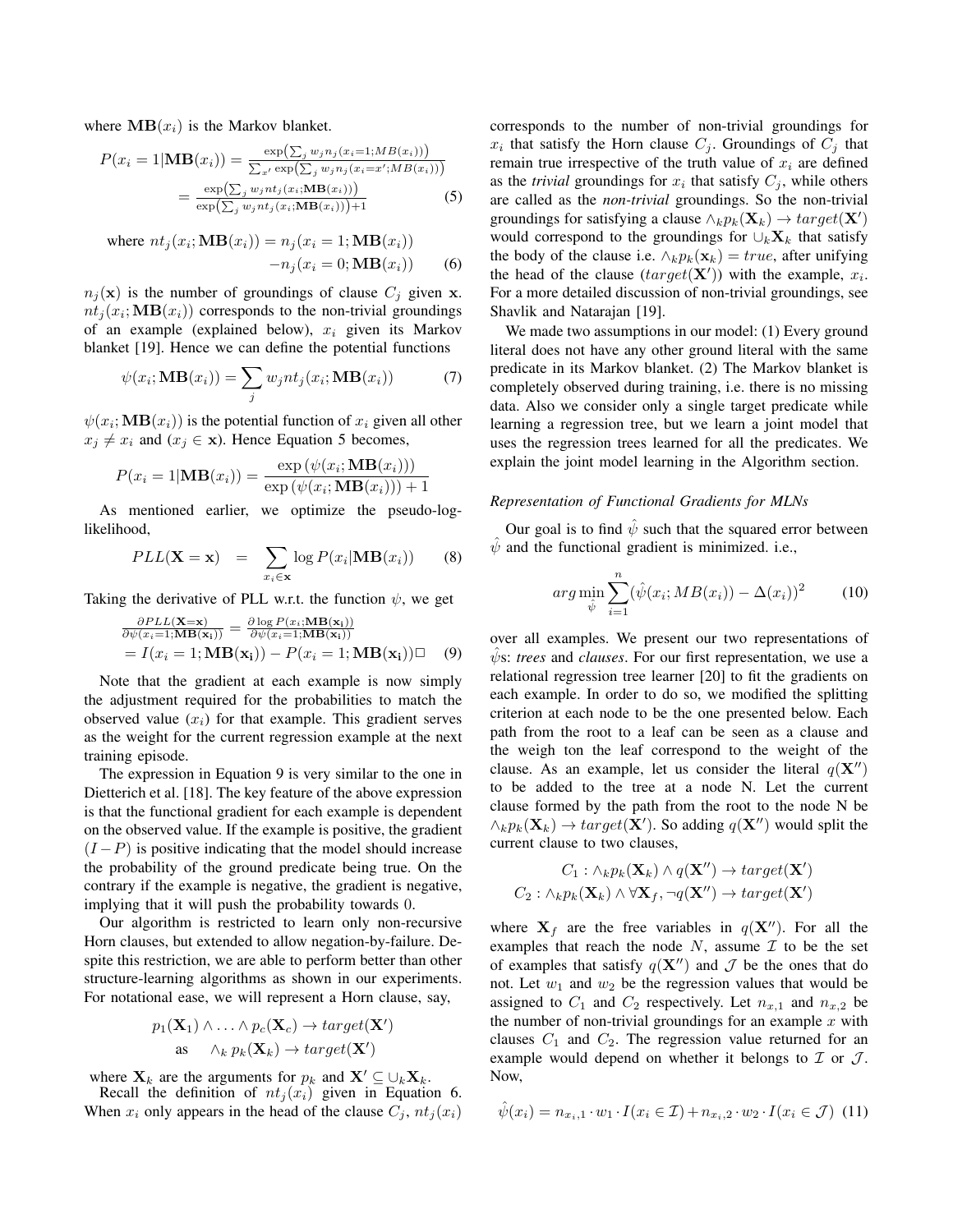and the squared error is

$$
SE = \sum_{x \in \mathcal{I}} [n_{x,1} \cdot w_1 - \Delta_x]^2 + \sum_{x \in \mathcal{J}} [n_{x,2} \cdot w_2 - \Delta_x]^2
$$

$$
\frac{\partial}{\partial w_1} SE = \sum_{x \in \mathcal{I}} 2 \cdot [n_{x,1} \cdot w_1 - \Delta_x] \cdot n_{x,1} + 0 = 0
$$

$$
w_1 = \frac{\sum_{x \in \mathcal{I}} \Delta_x \cdot n_{x,1}}{\sum_{x \in \mathcal{I}} n_{x,1}^2}
$$

$$
\frac{\partial}{\partial w_2} SE = 0 + \sum_{x \in \mathcal{J}} 2 \cdot [n_{x,2} \cdot w_2 - \Delta_x] \cdot n_{x,2} = 0
$$

$$
w_2 = \frac{\sum_{x \in \mathcal{J}} \Delta_x \cdot n_{x,2}}{\sum_{x \in \mathcal{J}} n_{x,2}^2}
$$

When adding each literal to the clause, we greedily search for the literal that minimizes this squared error. The false branch at every node with condition  $C(X)$ , would be converted to  $\forall$ **X**<sub>f</sub>, ¬C(**X**) which in its CNF form becomes  $\exists \mathbf{X}_f, C(\mathbf{X})$ , where  $\mathbf{X}_f \subset \mathbf{X}$  are the free variables in  $C(\mathbf{X})$ . This can result in a large clique in the grounded Markov Network. To avoid this, we maintain an ordered list of clauses and return the weight for the first clause that has at least one grounding for a given example. We can then ignore the condition on a given node, if the false branch is picked in the path to the leaf. It is worth noting that  $C(\mathbf{X})$ maybe a conjunction of literals depending on the maximum number of literals allowed at an inner node.



Figure 1. Example tree for target $(X)$ .

Figure 1 gives an example regression tree for  $target(X)$ . If we are scoring the node  $q(X, Y)$ , we would split all the examples that satisfy  $p(X)$  into two sets  $\mathcal I$  and  $\mathcal J$ .  $\mathcal I$ would contain all examples that have at least one grounding for  $q(X, Y)$  and J would contain the rest;  $target(x_1)$ would be in  $\mathcal I$  if  $p(x_1) \wedge q(x_1, Y)$  is true and  $target(x_2)$ would be in J, if  $p(x_2) \wedge (\forall Y, \neg q(x_2, Y))$  is true. The parameter  $n_{x_1,1}$  corresponds to the number of groundings of  $p(x_1) \wedge q(x_1, Y)$ , while  $n_{x_2,2}$  corresponds to the number of groundings of  $p(x_2) \wedge (\forall Y, \neg q(X_2, Y)$ . The corresponding ordered list of MLN rules is:

$$
w_1 : p(X), q(X, Y) \to target(X)
$$
  
\n
$$
w_2 : p(X) \to target(X)
$$
  
\n
$$
w_3 : target(X)
$$

For our second representation, we learn Horn clauses by using a beam search that adds literals to clauses that reduce the squared error. We maintain a (beam-size limited) list of clauses ordered by their squared error and keep expanding clauses from the top of the list. We add clauses as long as their lengths do not exceed a threshold and the beam still contains clauses. We recommend using clauses when the negation-by-failures introduced by the trees would make the inference step too slow.

Hence, we replace the tree with a set of clauses learned independently at each gradient-step. Since we do not have two branches when every new condition is added, the error function becomes:

$$
SE = \sum_{x \in \mathcal{I}} [n_{x,1} \cdot w - \Delta_x]^2 + \sum_{x \in \mathcal{J}} \Delta_x^2
$$
  

$$
\implies w = \frac{\sum_{x \in \mathcal{I}} \Delta_x \cdot n_{x,1}}{\sum_{x \in \mathcal{I}} n_{x,1}^2}
$$

Note that the key change is that we do not split the nodes and instead just search for new literals to add to the current set of clauses. Hence, instead of an ordered list for each gradient step, we learn a pre-set number of clauses  $(C)$ . We use a similar parameter for the regression-tree learner as well with a pre-set number of leaves  $(L)$ . The values of C and L are fixed at 3 and 8 respectively for all our experiments. Hence, the depth of tree is quite small and so is the number of Horn clauses per gradient-step.

Before presenting the algorithmic details, we summarize our strengths. Apart from learning the structure and weight simultaneously, functional gradient boosting approach has other key advantages: (1) Our models are essentially weighted Horn clauses. This makes the inference process easier, especially given that we use the procedure presented in Shavlik and Natarajan [19] to keep track of the non-trivial groundings for a clause/predicate. (2) Our learning algorithms can use prior knowledge as an initial set of MLN clauses and learn more clauses as needed to minimize the error on a training set.

## *Algorithm for Learning MLNs*

Functional gradient boosting of MLNs with both the tree and the clause learner is presented in Algorithm 1. In  $TreeBoostForMLNs$ , we iterate through M gradient steps and in each gradient step learn a regression tree for the target predicates one at a time. We create examples for the regression learner for a given predicate, P using the GenExamples method. We use the function  $FitRelRegression Tree(S, P, L)$  to learn a tree that best fits these examples. We limit our trees to have maximum L leaves and greedily pick the best node to expand. In our experiments, we set  $L = 8$  and  $M =$ 20. FitRelRegressionClause( $S, P, N, B$ ) can be called here to learn clauses instead. N is the maximum length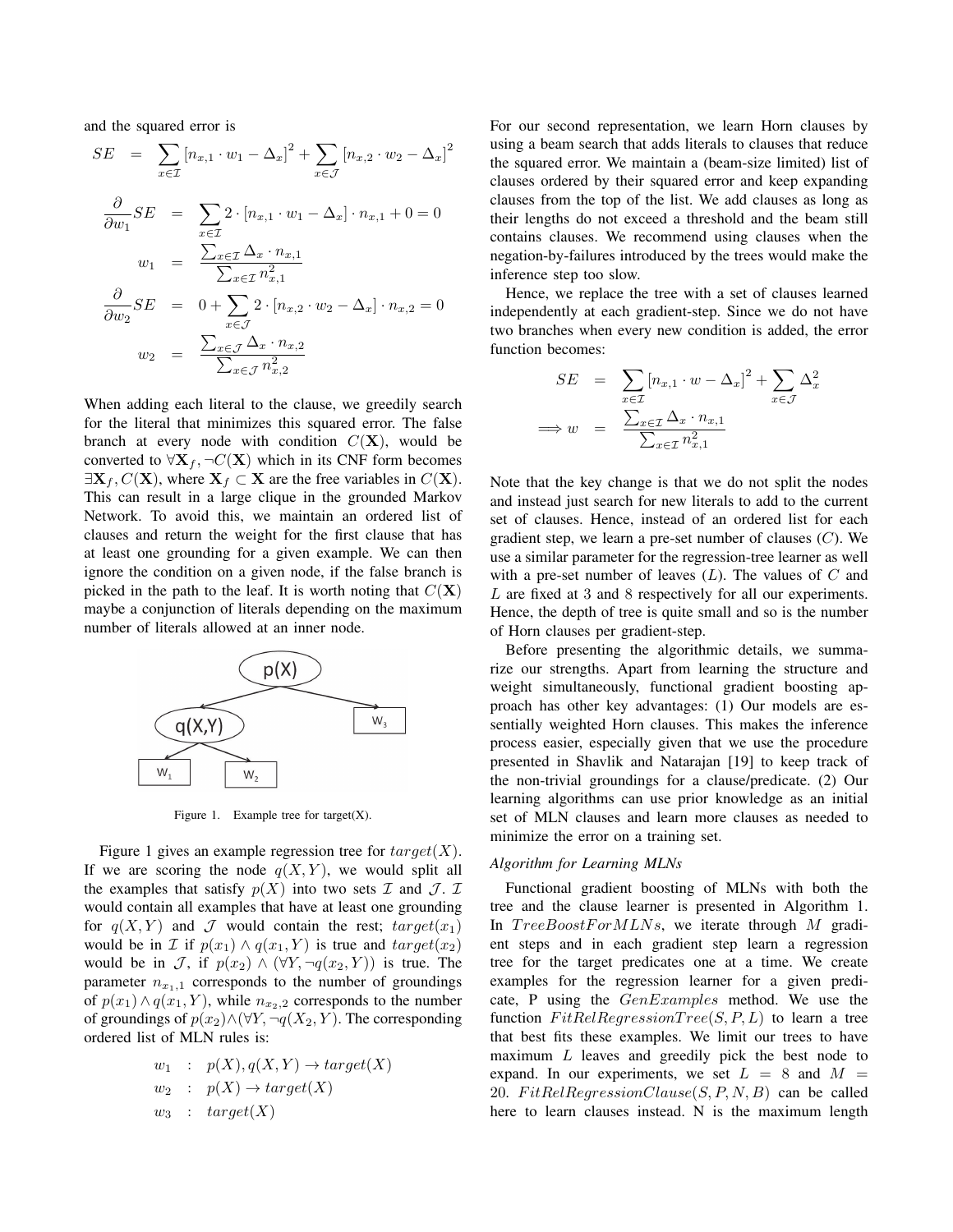Algorithm 1 MLN-Boost: FGB for MLN's 1: function  $TREEBoostFORMLNs(Data)$ 2: for  $1 \le m \le M$  do  $\triangleright$  M gradient steps 3:  $F_m := F_{m-1}$ 4: **for** P in T **do**  $\triangleright$  Iterate through target predicates 5:  $S := GenExamples(Data; F_{m-1}, P)$ 6:  $\Delta_m := FitRelRegressTree(S, P, L) \triangleright FG$ 7:  $F_m := F_m + \Delta_m$  D Update models 8: end for 9: end for 10:  $P(x_i | \mathbf{MB}(x_i)) \propto \psi$   $\triangleright$  Obtained by grounding  $F_M$ 11: end function 12: function FITRELREGRESSIONTREE( $S, P, L$ ) 13: Tree := createTree( $P(X)$ ) 14: Beam :=  $\{root(Tree)\}$ 15: while  $numLeaves(Tree) \leq L$  do 16: Node :=  $popBack(Beam)$  Node w/ worst score 17:  $C := \text{createChildren}(\text{Node}) \Rightarrow \text{Create children}$ 18: BN := popFront(Sort(C))  $\triangleright$  Node w/ best score 19: addNode(Tree, Node, BN) 20:  $\triangleright$  Replace Node with BN 21: insert(Beam, BN.left, BN.left.score) 22: insert(Beam, BN.right, BN.right.score) 23: end while 24: return Tree 25: end function 26: function FITRELREGRESSIONCLAUSE $(S, P, N, B)$ 27: Beam :=  ${P(X)}$ 28:  $BC := P(X)$ 29: while  $\neg empty(Beam)$  do 30: Clause :=  $popFront(Beam)$  Best scoring clause 31: **if**  $length(Clause) \geq N$  **then** 32: continue  $\triangleright$  Clause cannot be expanded 33: end if  $34:$   $C := \text{add Literals}(Clause)$ 35: for  $c \in C$  do 36: c.score =  $SE(c)$   $\triangleright$  Squared error 37: **if** c.score  $\geq$  Clause.score then 38: insert(Beam, c, c.score) 39: end if 40: **if** c.score  $\geq$  BC.score then 41:  $BC := c$ 42: end if 43: end for 44: **while** length(Beam)  $\geq$  B do 45: popBack(Beam) 46: end while 47: end while 48: return BC 49: end function

returns a constant value. We use the background predicate definitions (mode specifications) to create the potential literals that can be added (createChildren). We pick the best scoring node (based on square error) and replace the current leaf node with the new node  $(addNode)$ . Then both the left and right branch of the new node are added to the potential list of nodes to expand. To avoid overfitting, we only insert and hence expand nodes that have at least 6 examples. We pick the node with the worst score and repeat the process.

The function for learning clauses is shown as  $FitRelRegressionClause$  which takes the maximum clause length as the parameter, N (we set this to 3) and beam size, B (we set this to 10). It greedily tries to find the best scoring clause (BC) with length  $\leq N$ . This method only learns one clause at a time. Hence for learning multiple clauses, we call this function multiple times during one gradient step and update the gradients for each example before each call. In all our experiments we learn a maximum of 3 clauses in a single gradient step.

# *Learning Joint Models*

One of the key features of SRL methods is the ability to learn and reason about predicates and examples jointly. To handle multiple target predicates, we learn a joint model by learning tree/clauses for each predicate in turn. We use the MLN's learned for all the predicates prior to the current iteration to calculate the regression value for the examples. We implement this by learning one tree for every target predicate in line 4 in Algorithm 1. For efficiency, while learning a tree for one target predicate, we do not consider the influence of that tree on other predicates.

Since we use the clauses learned for other predicates to compute the regression value for an example, we have to handle cases where the examples unify with a literal in the body of the clause. Consider the clause,  $C_j$  :  $p(X), q(X, Y) \rightarrow target(X)$ . If we learn a joint model over  $target$  and  $p$ , this clause will be used to compute the regression value for  $p(X)$  in the next iteration. In such a case, the number of non-trivial groundings corresponding to an example, say  $p(x)$  for a given grounding  $(X = x)$ and the given clause would be the number of groundings of  $q(x, Y) \wedge \neg target(x)$ . Since  $p(x)$  appears in the body of the clause, the difference

$$
nt_j(p(x)) = [n_j(p(x) = 1) - n_j(p(x) = 0)]
$$
 (12)

would be negative. As can be seen,  $nt_i (p(x))$  is simply the negative of number of non-trivial groundings of  $p(x)$  for the above clause. Computing  $nt_i(x_i)$  this way allows us to compute the  $\psi$  values for every example quickly without grounding the entire MLN at every iteration as the number of groundings can be simply negated in some cases.

#### EXPERIMENTS

We next compare our two boosting algorithms - tree-based (MLN-BT) and clause-based (MLN-BC) to four state-of-

of the clause and B is the maximum beam size. In  $FitRelRegressionTree$ , we begin with an empty tree that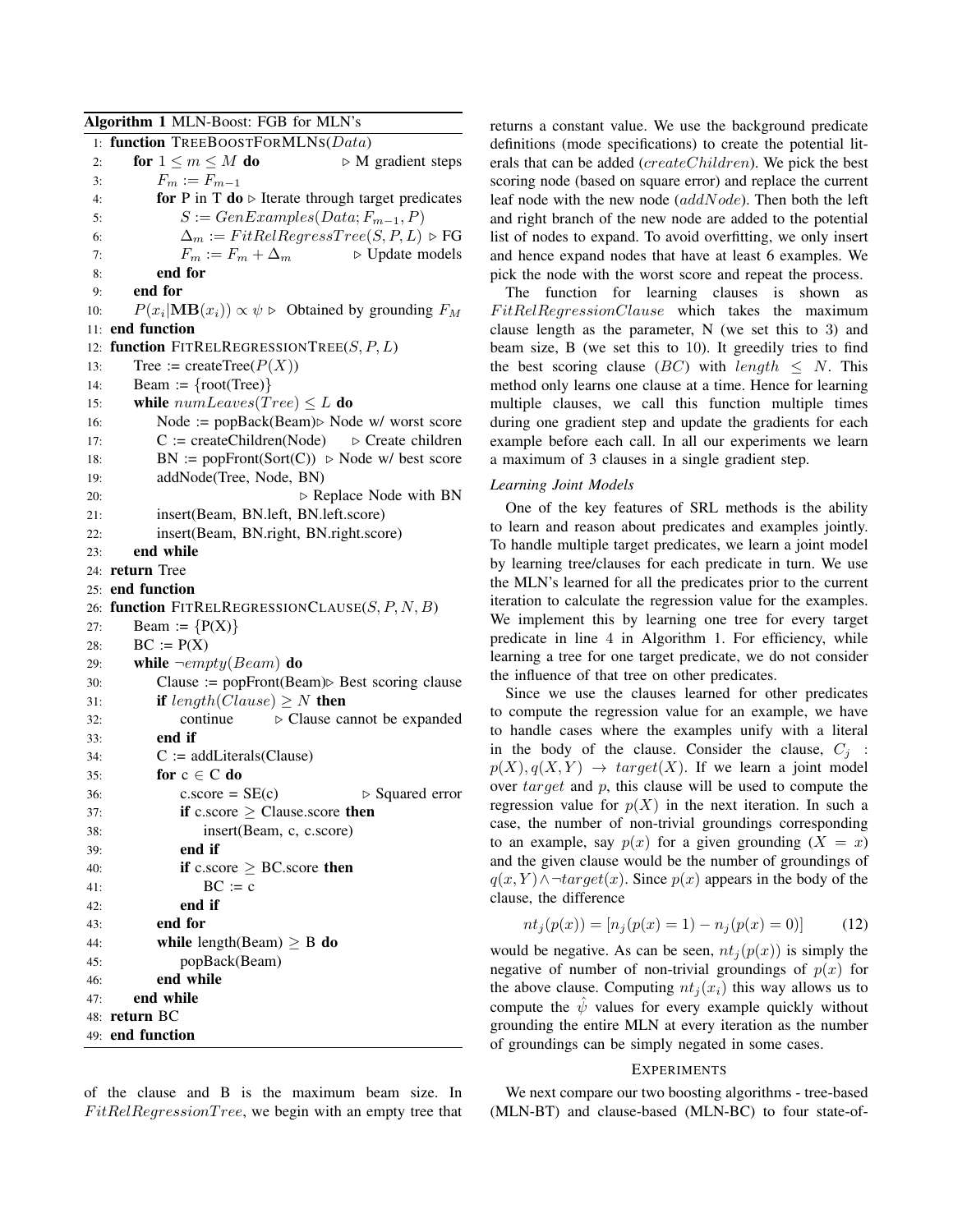the-art MLN structure learning methods: LHL [11], BUSL [10], Motif-S (short rules) and Motif-L (long rules) [12]) on four standard datasets. In order to make the comparison as fair as possible, we used the following protocol. We employed the default settings of Alchemy [21] for weight learning on all the datasets, unless mentioned otherwise. We set the *multipleDatabases* flag to true for weight learning. For inference, we used MC-SAT sampling with 1 million sampling steps or 24 hours whichever occurs earlier. For learning structure using motifs, we used the settings provided by Kok and Domingos [12]. While employing LHL and BUSL for structure learning, we used the default settings in Alchemy. We set the maximum number of leaves in MLN-BT to 8 and maximum number of clauses to 3 in MLN-BC. The beam-width was set to 10 and maximum clause length was set to 3 for MLN-BC. We used 20 gradient steps on all the boosting approaches.

In all our experiments, we present MLN-BT and MLN-BC numbers in bold whenever they are statistically significantly better than all the other datasets (except each other). We used the paired t-test with p-value=0.05 for determining statistical significance. Since the Cora and IMDB datasets are much bigger than the UW dataset, we ran the experiments on a heterogenous cluster of machines and hence do not report the learning time for these datasets.

For the Alchemy-based structure-learning algorithms, we tried several different weight learning methods and present the ones with the best results. For instance, Motifs with generative weight learning yielded the best results in the UW dataset, while discriminative weight learning was better in Cora (in the other two domains, they were comparable). Hence, our Motif-S and Motif-L results correspond to generative weight learning in UW and discriminative in Cora. We also ran different weight-learning algorithms such as voted perceptron and conjugate gradient descent from the Alchemy package with every structure-learning algorithm and report the best results. We use the AUC-PR (Area under the Precision-Recall curve) and CLL (Conditional log-likelihood) values to compare the various approaches. We employ AUC-PR as it has been shown to be a more conservative estimate of the learning performance compared to AUC-ROC [22].

A key property of most relational data sets is the number of negative examples. This is also seen in Table I which shows the size of the various datasets used. Since most relations such as actedIn, cancer, advisedBy etc. are false in the real-world, the number of negatives can be order of magnitude more than the number of positives. In these cases, simply measuring CLL over the entire data set can be misleading. It can be shown easily that predicting all the examples as the majority class (when the number of examples in one class are far greater than the other) can have a very good CLL value, but a very low AUC-PR value (nearly 0). Hence, considering only CLL (which close to 0 indicates a very good performance) can be misleading in the case of skewed data sets. In fact, a major strength of PR curves is that they ignore the impact of correctly labeling negative examples and instead focus on the typically rarer and yet more important, positive examples. Hence, we not only present the CLL values, but also the AUC-PR values. In addition, we present results where the number of negative examples is twice the number of positives.

| Dataset       | Types | Predicates | Constants | True<br>literals | Total<br>literals |
|---------------|-------|------------|-----------|------------------|-------------------|
| <b>UW-CSE</b> |       | 12         | 929       | 2112             | 260,254           |
| <b>IMDB</b>   |       |            | 306       | 1046             | 17.257            |
| Cora          |       | 10         | 3.079     | 42.558           | 687,422           |
| WebKB         |       | h          | 1.700     | 2.065            | 688.193           |

## Table I DATASET SIZE

## *UW Dataset*

The goal in the UW data set [23] is to predict the advisedBy relationship between a student and a professor. The data set consists of details of professors, students and courses from 5 different sub-areas of computer science (AI, programming languages, theory, system and graphics). Predicates include professor, student, publication, advisedBy, hasPosition, projectMember, yearsInProgram, courseLevel, taughtBy, teachingAssistant etc. Our task is to learn using the other predicates, to predict the advisedBy relation. We employ 5-fold cross validation where, we learn from four areas and predict on the other area. Apart from the methods describe above, we also compared against the handcoded MLN available on Alchemy's website with discriminative weight learning (shown as *A-D* in the tables). We were unable to get BUSL to run on this data set due to segmentation fault issues and hence we do not report BUSL for this testbed.

Table II presents the AUC and CLL values, along with the training time taken by each method averaged over five-folds. The training time does not change for the different testsets. As can be seen, for the complete dataset both boosting approaches (MLN-BT and MLN-BC) perform significantly better than other MLN learning techniques on the AUC-PR values. Current MLN learning algorithms on the other hand are able to achieve lower CLL values over the complete dataset by pushing the probabilities to 0, but are not able to differentiate between positive and negative examples as shown by the low AUC-PR values.

When we reduce the negatives in the test set to twice the number of positives, the boosting techniques dominate on both the AUC-PR and CLL values, while the other techniques, which cannot differentiate between the examples, have poor CLL values. Also, there is no significant difference between learning the trees or the clauses in the case of boosting MLNs. We performed additional experiments on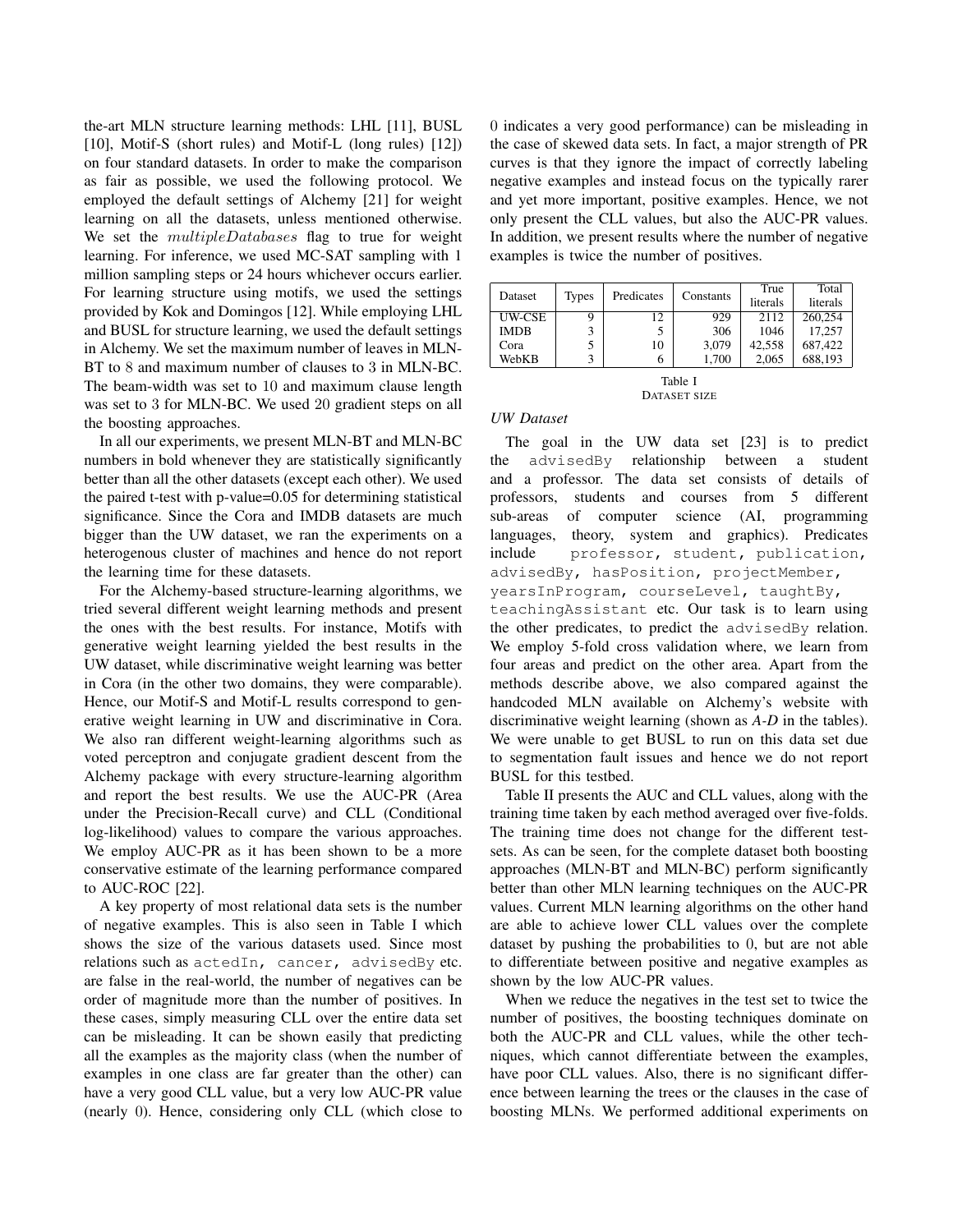| Algo      |                 | 2X negatives     | All negatives   | Time             |                       |
|-----------|-----------------|------------------|-----------------|------------------|-----------------------|
|           | AUC-PR          | CLL.             | AUC-PR          | CLL.             |                       |
| <b>BT</b> | $0.94 \pm 0.06$ | $-0.52 + 0.45$   | $0.21 + 0.17$   | $-0.46 + 0.36$   | $\overline{18.4}$ sec |
| BС        | $0.95 \pm 0.05$ | $-0.30 + 0.06$   | $0.22 + 0.17$   | $-0.47 + 0.14$   | 33.3 sec              |
| $M-S$     | $0.43 \pm 0.03$ | $-3.23 \pm 0.78$ | $0.01 \pm 0.00$ | $-0.06 \pm 0.03$ | $1.8$ hrs             |
| $M-L$     | $0.27 \pm 0.06$ | $-3.60 \pm 0.56$ | $0.01 \pm 0.00$ | $-0.07 \pm 0.02$ | $10.1$ hrs            |
| A-D       | $0.31 \pm 0.10$ | $-3.90 \pm 0.41$ | $0.01 \pm 0.00$ | $-0.08 \pm 0.02$ | $7.1$ hrs             |
| LHL       | $0.42 \pm 0.10$ | $-2.94 \pm 0.31$ | $0.01 \pm 0.01$ | $-0.06 \pm 0.02$ | 37.2 sec              |
|           |                 |                  |                 |                  |                       |

Table II RESULTS ON UW DATA SET. BT = BOOSTING WITH TREES, BC=BOOSTING WITH CLAUSES, M-S=MOTIF WITH SHORT RULES, M-L=MOTIF LONG RULES, A-D=HAND-CODED RULES WITH DISCRIMINATIVE LEARNING, LHL=LIFTED HYPERGRAPH LEARNING



Figure 2. Number of trees used for inference vs. conditional log-likelihood over all examples in the UW-data set.

this data set to understand the impact of number of trees on the performance of the boosting algorithms. Figures 2 and 3 present the CLL and AUC-PR values averaged over 30 runs as a function of the number of trees. As can be seen, CLL values improve as the number of trees increase. This is due to the fact that adding more trees essentially amounts to moving the likelihood of the examples towards 1. On the other hand, the AUC-PR values increase for the first few trees. After a small amount of trees (in this case around 6), the value seem to attain a local optimum. In all our experiments, we observed that increasing the number of trees beyond 20 had no significant impact in AUC-PR values. Our results show that with a small number of trees, the boosting based methods are able to achieve reasonable predictive performance.

#### *Cora Entity Resolution*

The Cora dataset, now a standard dataset for citation matching, was first created by Andrew McCallum, later segmented by Bilenko and Mooney [24], and fixed by Poon and Domingos  $[25]$ <sup>1</sup>. In citation matching, a group is a set of citations that refer to the same paper, and a nontrivial group contains more than one citation [25]. The



Figure 3. Number of trees used for inference vs. AUC-PR over all examples in the UW-data set.

Cora dataset has 1,295 citations and 134 groups where almost every citation in Cora belongs to a nontrivial group; the largest group contains 54 citations. It contains the predicates: HasWordAuthor, HasWordTitle, HasWordVenue, Title, Venue, Author.

For Cora, we learn a joint model over SameBib, SameVenue, SameTitle and SameAuthor. Since this dataset is large, to speedup learning we sampled 25% of the examples during every gradient step for MLN-BT. Similar to the UW dataset, we used a handcoded MLN(*B+N+C+T*) for Cora presented by Singla et al. [26]. We evaluated all the models jointly over the four target predicates given the evidence predicates. We used the queryEvidence flag for Alchemy weight learning and inference. As with the previous case, we could not get BUSL to run on this data set.

We performed 5-fold cross-validation and averaged the results over all the folds. The AUC-PR and CLL values are presented in Table III. MLN-BT has a slightly lower performance compared to MLN-BC since we need longer rules to accurately cluster entities. The entity-resolution task requires rules such as Title(B1,T1), Title(B2,T2), SameBib(B1, B2)  $\rightarrow$  SameTitle(T1, T2) which the greedy approach used in boosting may never find. Since any subset of the given rule would have little impact on the squared error, MLN-BT never learn such rules. MLN-BT scores two literals at a time for a given node and as a result learns short rules that only capture common words between the titles. MLN-BC on the other hand searches for clauses of length 3 and hence may learn longer rules. Nevertheless, both methods are significantly better than other MLN learning methods. While structural Motifs and LHL methods are comparable when predicting the SameAuthor relationship, our boosting-based methods are significantly better for all the other relationships.

<sup>1</sup>Available for download at http://alchemy.cs.washington.edu/papers/ poon07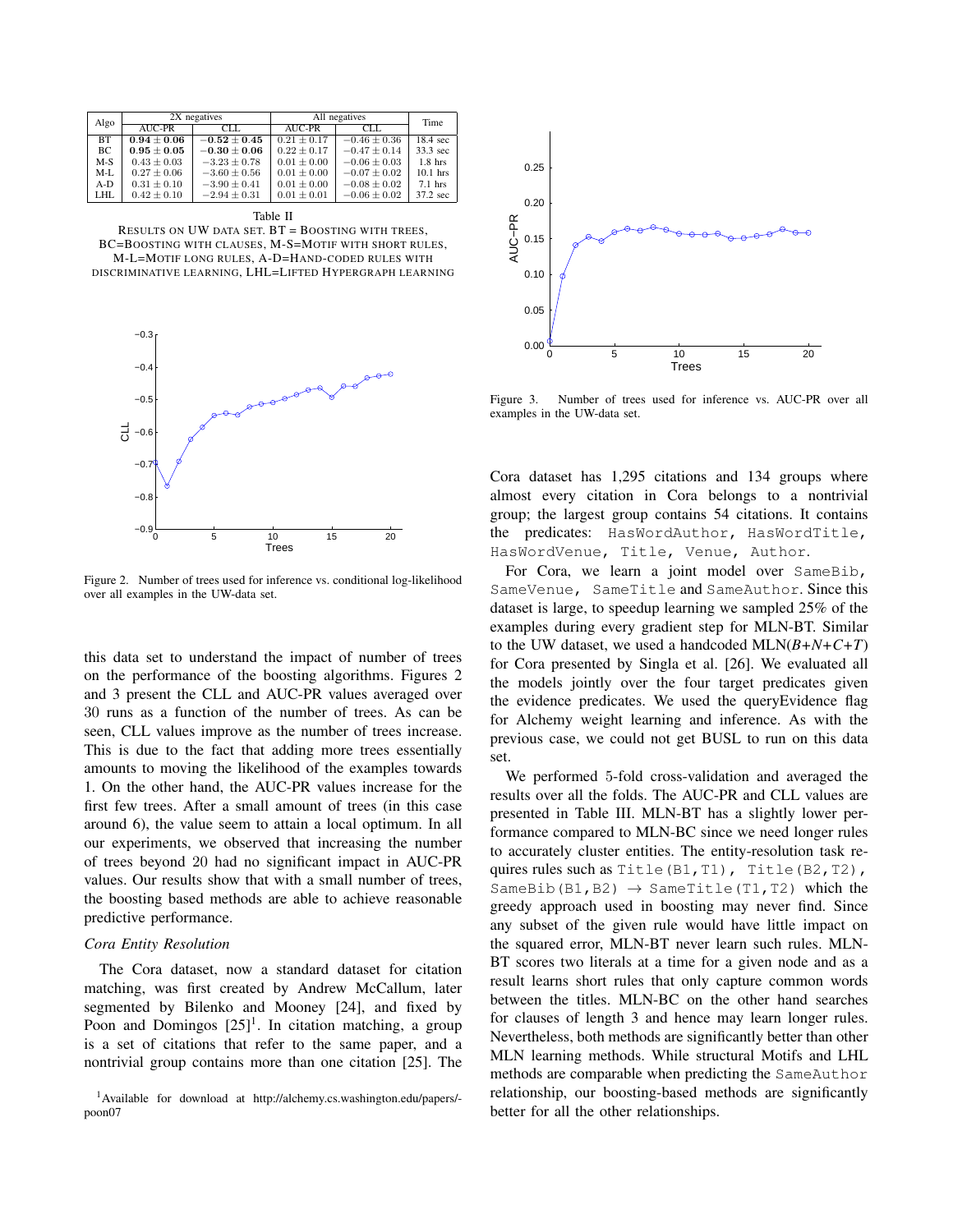|           | AUC-PR          |                  |                 |                   | <b>CLL</b>       |                  |                   |                  |
|-----------|-----------------|------------------|-----------------|-------------------|------------------|------------------|-------------------|------------------|
| Algorithm | SameBib         | <b>SameVenue</b> | SameTitle       | <b>SameAuthor</b> | <b>SameBib</b>   | <b>SameVenue</b> | <b>SameTitle</b>  | SameAuthor       |
| MLN-BT    | $0.96 + 0.02$   | $0.56 + 0.17$    | $0.71 + 0.20$   | $0.96 \pm 0.04$   | $-0.39 \pm 0.04$ | $-5.32 + 1.88$   | $-8.09 + 2.97$    | $-0.29 + 0.14$   |
| MLN-BC    | $0.96\pm0.02$   | $0.68 \pm 0.09$  | $0.82\pm0.13$   | $0.98 \pm 0.02$   | $-0.33 \pm 0.06$ | $-5.12 \pm 3.86$ | $-11.18 \pm 7.28$ | $-0.60 + 0.39$   |
| $Alch-G$  | $0.63 \pm 0.17$ | $0.45 + 0.11$    | $0.54 + 0.14$   | $0.90 \pm 0.05$   | $-5.58 \pm 1.49$ | $-4.27 + 0.96$   | $-5.14 + 1.39$    | $-8.87 + 0.37$   |
| Alch-D    | $0.63 \pm 0.17$ | $0.48 + 0.12$    | $0.58 \pm 0.16$ | $0.92 \pm 0.06$   | $-4.95 + 0.06$   | $-4.08 + 1.14$   | $-4.34 + 0.82$    | $-3.32 + 1.82$   |
| Motif-S   | $0.63 \pm 0.16$ | $0.45 \pm 0.10$  | $0.61 \pm 0.17$ | $0.93 \pm 0.09$   | $-2.54 \pm 1.45$ | $-1.80 \pm 1.57$ | $-2.79 \pm 1.36$  | $-1.57 + 1.63$   |
| LHL       | $0.63 \pm 0.17$ | $0.45 + 0.10$    | $0.52 + 0.15$   | $0.91 \pm 0.04$   | $-5.99 + 1.60$   | $-4.20 + 0.97$   | $-5.11 + 1.41$    | $-8.80 \pm 0.34$ |

Table III RESULTS ON THE CORA TESTBED.

|           |                 | AUC-PR          |                 | CLL.             |                  |                  |  |
|-----------|-----------------|-----------------|-----------------|------------------|------------------|------------------|--|
| Algorithm | workedUnder     | genre           | gender          | workedUnder      | genre            | gender           |  |
| MLN-BT    | $0.90 \pm 0.07$ | $0.94 \pm 0.08$ | $0.45 \pm 0.06$ | $-0.18 + 0.06$   | $-0.20 + 0.09$   | $-0.62 + 0.05$   |  |
| MLN-BC    | $1.00 \pm 0.00$ | $1.00 \pm 0.00$ | $0.39 + 0.07$   | $-0.11 \pm 0.04$ | $-0.12 \pm 0.08$ | $-0.84 + 0.21$   |  |
| RDN-B     | $0.99 + 0.02$   | $0.91 \pm 0.12$ | $0.46 \pm 0.18$ | $-0.88 + 0.20$   | $-0.25 + 0.22$   | $-0.76 + 0.16$   |  |
| BUSL      | $0.89 \pm 0.11$ | $0.94 + 0.08$   | $0.44 + 0.08$   | $-0.56 + 0.05$   | $-0.27 + 0.09$   | $-0.69 + 0.01$   |  |
| LHL.      | $1.00 + 0.00$   | $0.37 + 0.09$   | $0.39 + 0.12$   | $-0.02 + 0.01$   | $-1.13 + 0.23$   | $-0.73 + 0.05$   |  |
| Motif-S   | $0.56 \pm 0.16$ | $0.52 \pm 0.29$ | $0.48 \pm 0.08$ | $-2.73 \pm 1.66$ | $-3.99 \pm 2.70$ | $-0.71 \pm 0.08$ |  |
| Motif-L   | $0.48 \pm 0.27$ | $0.39 \pm 0.03$ | $0.46 \pm 0.08$ | $-2.30 + 1.16$   | $-2.32 + 1.15$   | $-0.69 \pm 0.06$ |  |

Table IV RESULTS ON IMDB DATA SET

## *IMDB*

The IMDB dataset was first used by Mihalkova and Mooney [10] and contains five predicates:  $actor,$ director, genre, gender and workedUnder. We do not evaluate the actor and director predicates as they are mutually exclusive facts in this dataset and easy to learn for all the methods. Also since gender can take only two values, we convert the gender(person,gender) predicate to a single argument predicate female\_gender(person). Following [11], we omitted the four equality predicates. We performed five-fold cross-validation using the folds generated by Mihalkova and Mooney [10] and averaged the results across all the folds. We perform inference over every predicate given all other predicates as evidence.

Table IV shows the AUC values for the three predicates: workedUnder, genre and gender. None of the algorithms learned gender better than chance. The boosting approaches perform better on average, on both the AUC and CLL values, than the other methods. The BUSL method seems to exhibit the best performance of the prior structurelearning methods in this domain. Our boosting algorithms seem to be comparable or better than BUSL on all the predicates. For workedUnder, LHL has comparable AUC values to the boosting approaches, while it is clearly worse on the other predicates. There is no significant difference between the two versions of the boosting algorithms.

The other interesting question that we consider in this domain is: how do boosted MLNs compare against boosted RDNs [14]? To answer this question, we compared our proposed methods against boosted RDNs (RDN-B). As can be seen from Table IV, the MLN-based methods are marginally better than the boosted RDNs for predicting workedUnder predicate, while comparable for others. It should be noted that the goal of this work is not to justify the use of MLNs instead of RDNs, but to derive a new and effective learning algorithm for MLNs.

# *WebKB*

The WebKB dataset was first created by Craven et al. [27] and contains information about department webpages and the links between them. It also contains the categories for each webpage and the words within each page. This dataset was converted by Mihalkova and Mooney [10] to contain only the category of each webpage and links between these pages. They created the following predicates: Student(A), Faculty(A), CourseTA(C, A), CourseProf(C, A), Project(P, A) and SamePerson(A, B) from these webpages. The textual information was ignored. We removed the SamePerson(A, B) predicate as it only had groundings with both the arguments being exactly same (i.e., SamePerson( $A$ , $A$ )). We evaluated all the methods over the CourseProf and CourseTA predicates since all other predicates had trivial rules such as courseTA(C,A)  $\rightarrow$ Student (A). We performed 4-fold cross-validation where each fold corresponds to one university. We do not present the performance of BUSL with default setting and Motif-S (short rules) in this domain because the algorithms were unable to learn any useful rules in our formulation and hence had a AUC-PR value of 0.

Table V presents the results of the different algorithms in this domain. As with UW data set we present two different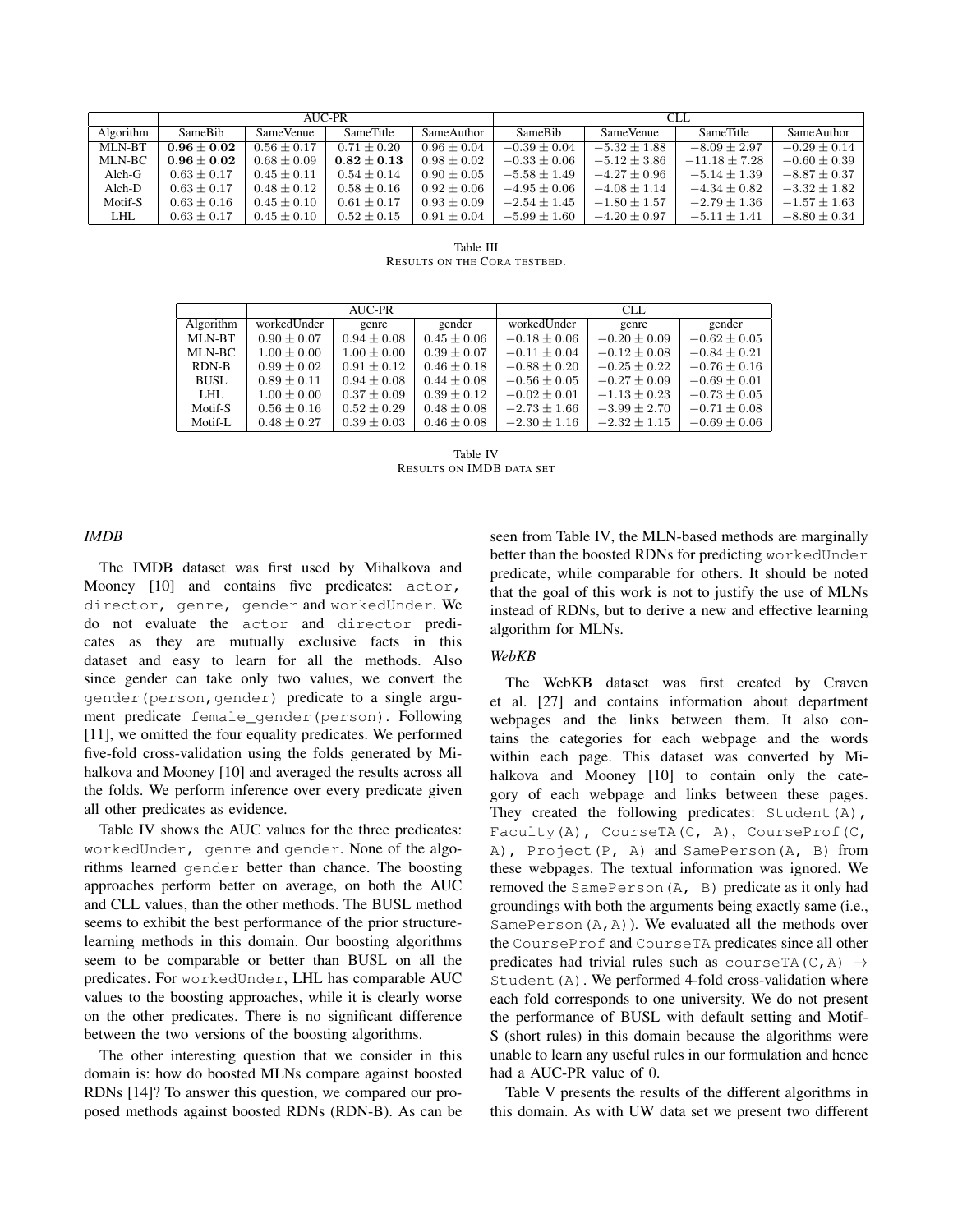cases here. First is the data set with all the negative examples in the test set and the second is the data set with twice the number of negatives as positives. Similar to the earlier case, in the test set with all negatives, current MLN methods such as LHL and Motifs exhibit good performance for the CLL evaluation measure for both the courseTA and courseProf predicates. On the other hand, the AUC-PR values are significantly lower than that of our boosting-based methods. This difference is magnified when we limit the number of negatives to twice the number of positives. In the latter case, even the CLL for the current MLN structure learning algorithms are significantly worse than our boosting methods. There is no statistically significant difference between the performance of the boosting methods. Our current results show that employing a test set with a reasonable distribution of the classes yields a better insight into the difference in the performance of the learning algorithms.

#### *Precision-Recall curves*

We also present the PR curves for the first fold on workedUnder predicate in IMDB in Figure 5, genre predicate in IMDB in Figure 6, SameBib predicate in Cora in Figure 7, the SameVenue predicate in Cora in Figure 8 and the courseTA predicate in Web-KB in Figure 9. We only show the curves for the best previously published structure-learning methods. Our algorithms exhibit a clear superior performance especially in the high-recall regions.

#### **CONCLUSION**

Since MLNs provide clear semantics and convergent inference approaches [28], they are among the most popular SRL methods. But learning the structure of MLNs remains one of the hardest and challenging problems. We address the problem of structure learning by using gradient-boosting with the added benefit of learning weights simultaneously.

A similar approach has been taken in the propositional world for learning Markov Networks by Lowd and Davis [29]. In their work, they learn Markov network structure as a series of local models where each local model is a set of decision trees. Our proposed approach can be seen as generalizing their approach to learning MLNs by using functional gradient boosting and extending the work of Natarajan et al. [14], who learned RDNs as a series of first-order regression trees. Building upon the success of pseudo-likelihood methods for MLNs, we derived tree-based and clause-based gradient boosting algorithms. We evaluated the algorithms on four standard datasets and established the superior performance of the boosting method across all the domains and all the predicates. Our methods' restriction that the structure be only Horn clauses did not affect the results.

One future direction is to derive the functional gradients for the full likelihood instead of the pseudo-likelihood and learn the trees/clauses for jointly predicting several predicates. Another direction is to induce a simpler MLN that approximates the learned set of clauses/trees; this will ensure that the learned model is interpretable as well. An additional avenue for future work is learning with partially observed data or even in open-world domains. Finally, it is an interesting future direction to demonstrate the usefulness of boosting in additional real-world tasks.

## ACKNOWLEDGEMENTS

Tushar Khot, Sriraam Natarajan and Jude Shavlik gratefully acknowledge support of the DARPA Machine Reading Program under the Air Force Research Laboratory (AFRL) prime contract no. FA8750-09-C-0181. Any opinions, findings, and conclusion or recommendations expressed in this material are those of the authors and do not necessarily reflect the view of the DARPA, AFRL, or the US government. Kristian Kersting was supported by the Fraunhofer ATTRACT fellowship STREAM and by the European Commission under contract number FP7-248258-First-MM.

#### **REFERENCES**

- [1] L. Getoor and B. Taskar, *Introduction to Statistical Relational Learning*. MIT Press, 2007.
- [2] L. Getoor, N. Friedman, D. Koller, and A. Pfeffer, "Learning" probabilistic relational models," *Relational Data Mining, S. Dzeroski and N. Lavrac, Eds.*, pp. 307–338, 2001.
- [3] K. Kersting and L. De Raedt, "Bayesian logic programming: Theory and tool," in *An Introduction to Statistical Relational Learning*, 2007.
- [4] M. Jaeger, "Relational Bayesian networks," in *UAI*, 1997.
- [5] P. Domingos and D. Lowd, *Markov Logic: An Interface Layer for AI*. San Rafael, CA: Morgan & Claypool, 2009.
- [6] B. Taskar, P. Abeel, and D. Koller, "Discriminative probabilistic models for relational data," in *UAI*, 2002.
- [7] T. Sato and Y. Kameya, "Parameter learning of logic programs for symbolic-statistical modeling," *JAIR*, pp. 391–454, 2001.
- [8] D. Poole, "Probabilistic Horn abduction and Bayesian networks," *AIJ*, pp. 81–129, 1993.
- [9] M. Biba, S. Ferilli, and F. Esposito, "Structure learning of Markov logic networks through iterated local search," in *ECAI*, 2008.
- [10] L. Mihalkova and R. Mooney, "Bottom-up learning of Markov logic network structure," in *ICML*, 2007, pp. 625–632.
- [11] S. Kok and P. Domingos, "Learning Markov logic network structure via hypergraph lifting," in *ICML*, 2009.
- [12] ——, "Learning Markov logic networks using structural motifs," in *ICML*, 2010.
- [13] J. Friedman, "Greedy function approximation: A gradient boosting machine," *Annals of Statistics*, vol. 29, 2001.
- [14] S. Natarajan, T. Khot, K. Kersting, B. Gutmann, and J. Shavlik, "Gradient-based boosting for statistical relational learning: The Relational Dependency Network case," *MLJ*, To appear.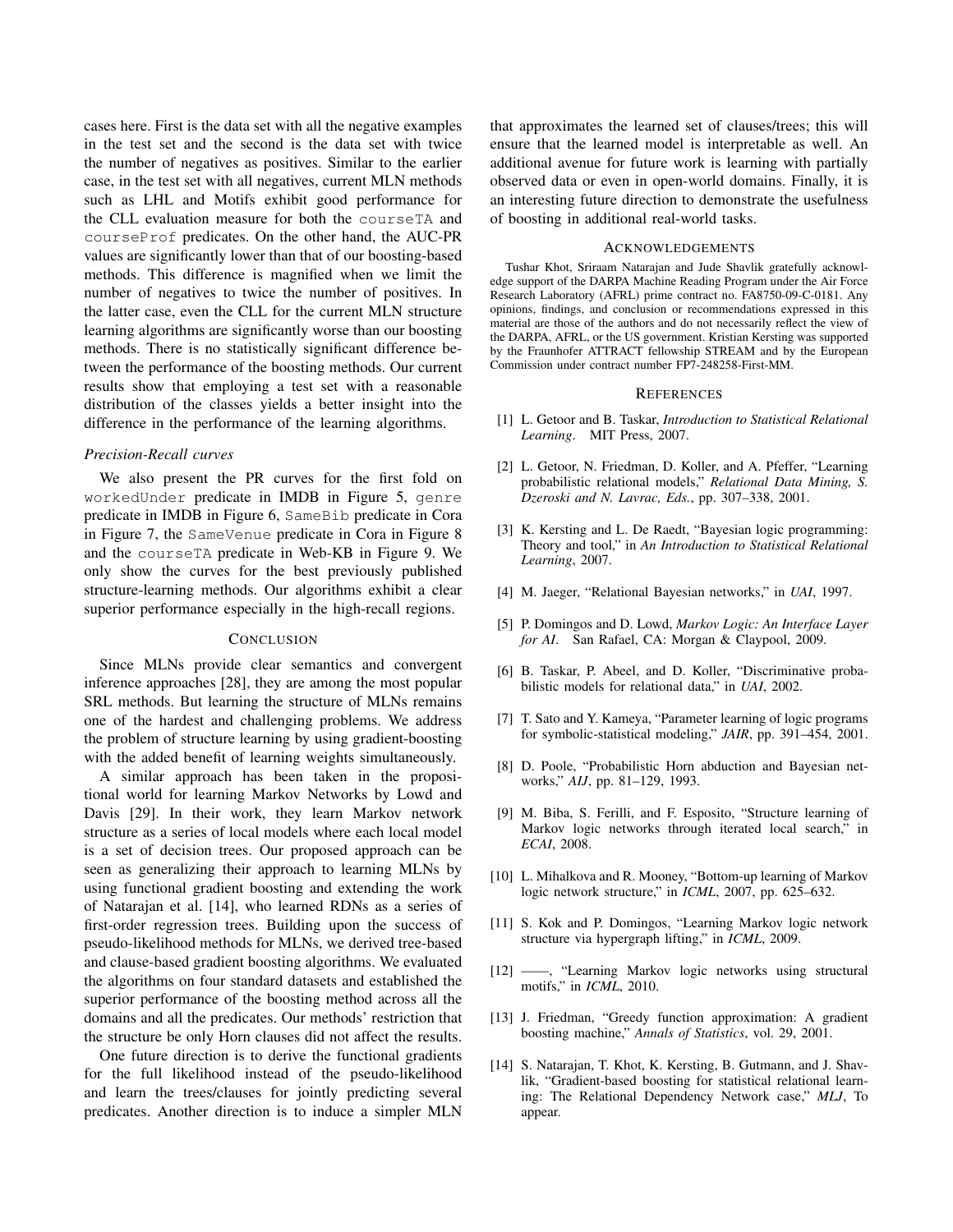|         | 2x negatives      |                   |                    |                    | All negatives     |                   |                    |                    |
|---------|-------------------|-------------------|--------------------|--------------------|-------------------|-------------------|--------------------|--------------------|
| Algo    | AUC-PR            |                   | <b>CLL</b>         |                    | AUC-PR            |                   | CLL                |                    |
|         | courseTA          | courseProf        | courseTA           | courseProf         | courseTA          | courseProf        | courseTA           | courseProf         |
| MLN-BT  | $0.426 \pm 0.027$ | $0.738 \pm 0.034$ | $-0.603 \pm 0.057$ | $-0.406 \pm 0.050$ | $0.005 \pm 0.003$ | $0.029 \pm 0.005$ | $-0.359 \pm 0.041$ | $-0.334 + 0.068$   |
| MLN-BC  | $0.379 \pm 0.031$ | $0.750 + 0.110$   | $-0.656 \pm 0.012$ | $-0.357\pm0.045$   | $0.004 \pm 0.002$ | $0.027 + 0.007$   | $-0.479 + 0.041$   | $-0.304 + 0.010$   |
| LHL     | $0.350 \pm 0.046$ | $0.460 + 0.036$   | $-2.274 \pm 0.102$ | $-2.243 \pm 0.104$ | $0.004 \pm 0.002$ | $0.007 \pm 0.002$ | $-0.023 \pm 0.011$ | $-0.029 + 0.005$   |
| Motif-L | $0.332 \pm 0.014$ | $0.637 \pm 0.219$ | $-2.282 \pm 0.110$ | $-2.198 \pm 0.105$ | $0.003 \pm 0.002$ | $0.017 \pm 0.009$ | $-0.024 \pm 0.011$ | $-0.029 \pm 0.005$ |

Table V RESULTS ON WEBKB DATA SET



Fig. 7. PR Curve for SameBib in Cora

Fig. 8. PR Curve for SameVenue in Cora Fig. 9. PR Curve for courseTA in WebKB

- [15] B. Gutmann and K. Kersting, "TildeCRF: Conditional random fields for logical sequences," in *ECML*, 2006.
- [16] K. Kersting and K. Driessens, "Non–parametric policy gradients: A unified treatment of propositional and relational domains," in *ICML*, 2008.
- [17] A. Karwath, K. Kersting, and N. Landwehr, "Boosting relational sequence alignments," in *ICDM*, 2008.
- [18] T. Dietterich, A. Ashenfelter, and Y. Bulatov, "Gradient tree boosting for training conditional random fields," *JMLR*, pp. 2113–2139, 2008.
- [19] J. Shavlik and S. Natarajan, "Speeding up inference in Markov logic networks by preprocessing to reduce the size of the resulting grounded network," in *IJCAI*, 2009.
- [20] H. Blockeel and L. D. Raedt, "Top-down induction of firstorder logical decision trees," *Artificial Intelligence*, vol. 101, pp. 285–297, 1998.
- [21] S. Kok, M. Sumner, M. Richardson, P. Singla, H. Poon, D. Lowd, J. Wang, A. Nath, and P. Domingos, "The Alchemy system for statistical relational AI," Department of Computer

Science and Engineering, University of Washington, Seattle, WA, Tech. Rep., 2010, http://alchemy.cs.washington.edu.

- [22] J. Davis and M. Goadrich, "The relationship between precision-recall and ROC curves," in *ICML*, 2006.
- [23] M. Richardson and P. Domingos, "Markov logic networks," *Machine Learning*, vol. 62, pp. 107–136, 2006.
- [24] M. Bilenko and R. Mooney, "Adaptive duplicate detection using learnable string similarity measures," in *KDD*, 2003.
- [25] H. Poon and P. Domingos, "Joint inference in information extraction," in *AAAI*, 2007, pp. 913–918.
- [26] P. Singla and P. Domingos, "Entity resolution with Markov logic," in *ICDM*, 2006, pp. 572–582.
- [27] M. Craven, D. DiPasquo, D. Freitag, A. McCallum, T. Mitchell, K. Nigam, and S. Slattery, "Learning to extract symbolic knowledge from the World Wide Web," in *AAAI*, 1998, pp. 509–516.
- [28] P. Singla and P. Domingos, "Lifted first-order belief propagation," in *AAAI*, 2008, pp. 1094–1099.